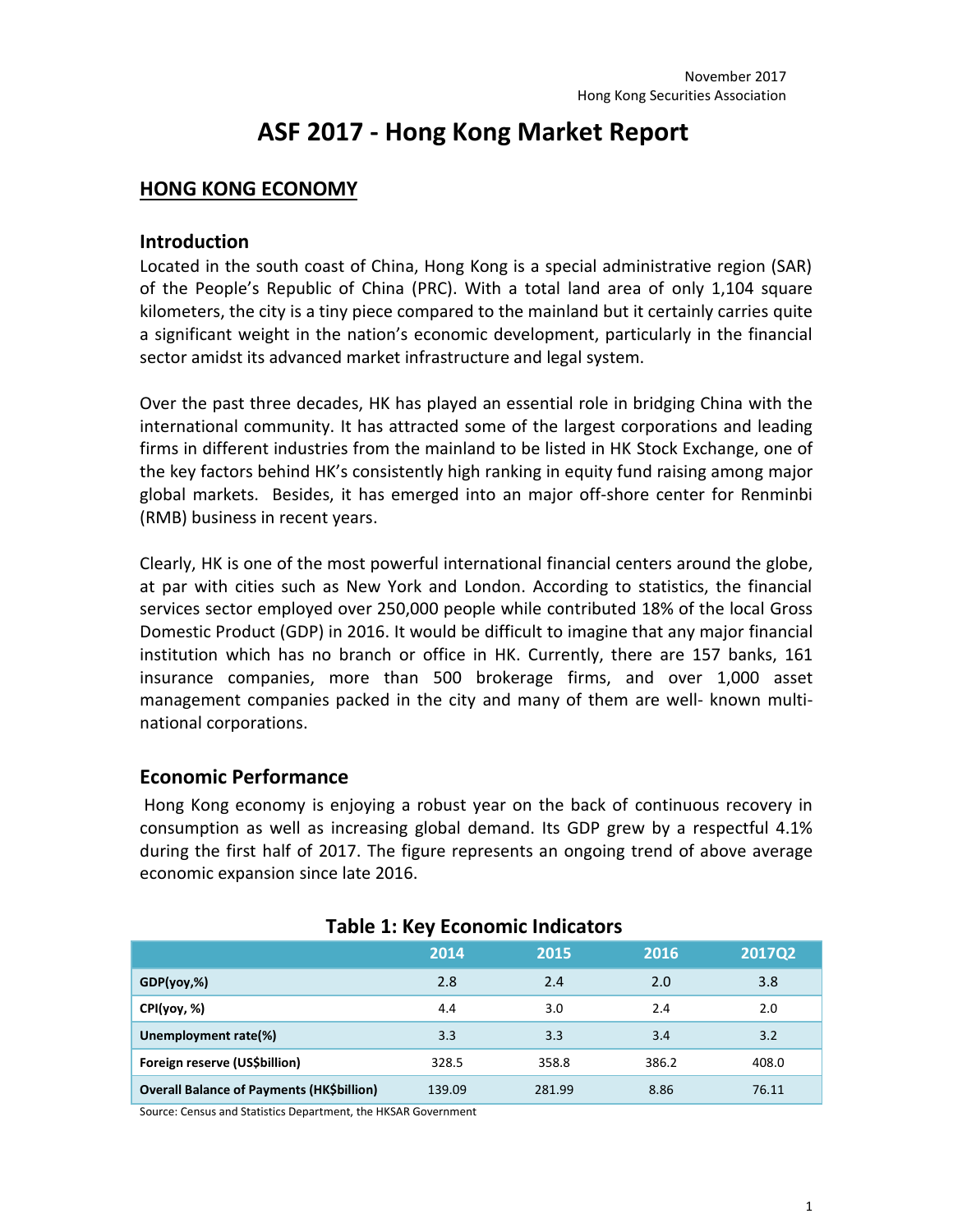Inflation has been largely under control so far this year. According to official statistics, consumer price index was at 1.7% in the third quarter, slightly down from 2.0% recorded in the second quarter while somewhat lower than the 2.4% mark in 2016.



**Chart 1: Year-on-year Rates of Change in the Consumer Price Index**

Meanwhile, Hong Kong's labor market has been in a state of full employment since 2015 and this year is no exception. The latest unemployment rate was at 3.1% while the underemployment rate fell to 1.1% during the third quarter this year.

#### **Economic Forecasts**

2017 has been a relative "smooth ride" compared to 2016 which saw major surprises such as Brexit as well as the US presidential election. A generally vibrant economic landscape helps HK's economy to expand at a decent rate, exceeding most previous expectations. Many analysts believe that the robust trend would continue for a little while amidst a continuously improving global demand plus surging capital markets. In early November, the HKSAR Government actually revised up the full-year economic growth forecast to 3.7%, making it the fastest growth rate in six years.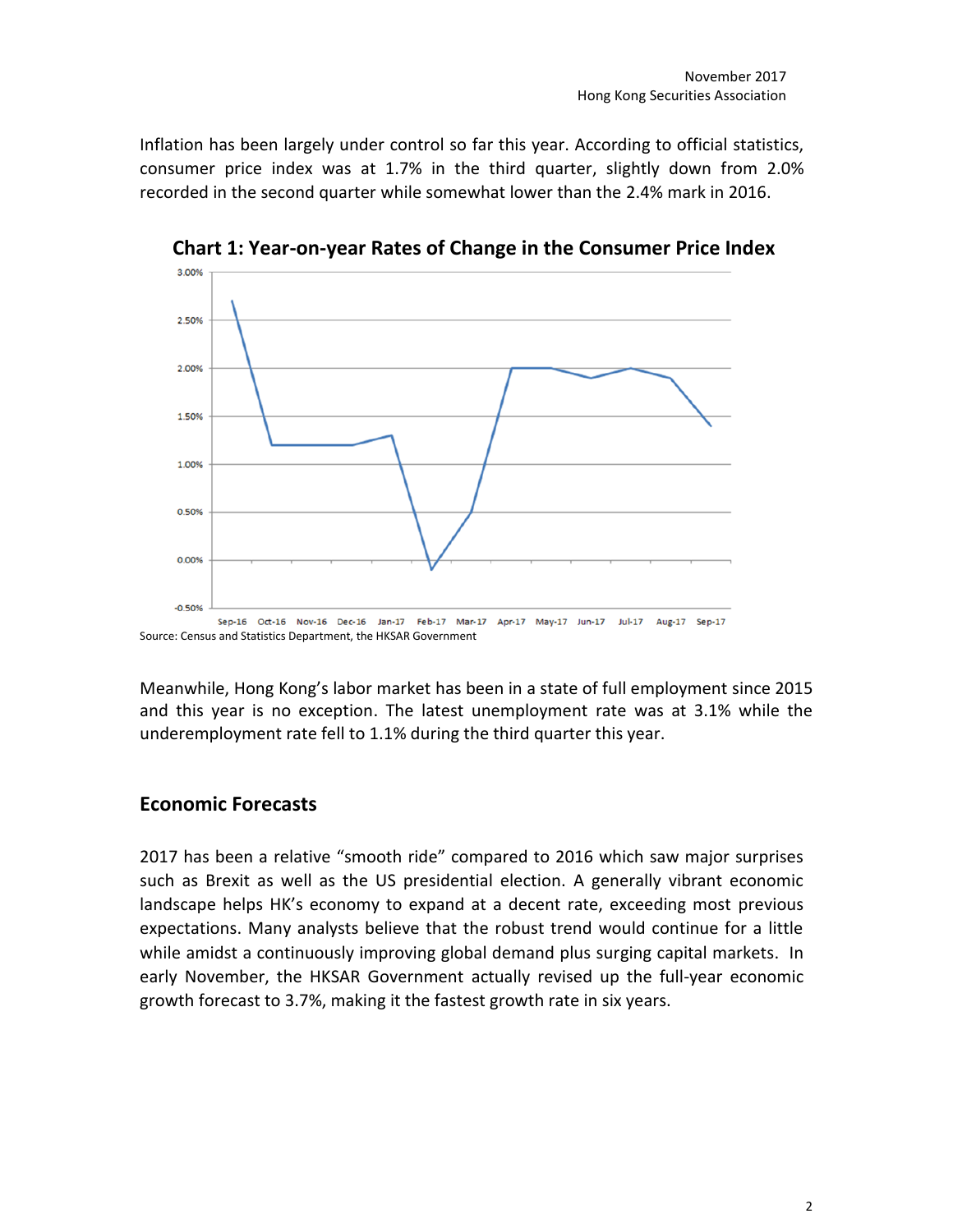#### **SECURITIES MARKETS**

#### **Capital Market Data**

As of October 2017, a total of 2,082 companies were listed on the Stock Exchange of Hong Kong Limited (SEHK) while there are almost 10,000 other listed securities, including structural products, debt securities, and ETFs. Total market capitalization of SEHK was HK\$32.25 trillion, setting a new record high and equals to an increase of 26.9% over the same period last year.

Mainland enterprises continue to play a vital role in the Hong Kong stock market as a total of 1,037 Mainland enterprises (including 250 H-share companies, 158 "Red Chips" companies and 629 private enterprises) are listed in the SEHK at end of October. Altogether, they accounted for 66% of total market capitalization and 78% of the total daily turnover.

|                                               | 2013   | 2014   | 2015   | 2016   | 2017(Oct) |
|-----------------------------------------------|--------|--------|--------|--------|-----------|
| <b>Number of listed companies</b>             | 1,463  | 1,752  | 1,866  | 1,973  | 2,082     |
| Total market capitalization(HK\$Bil)          | 24,043 | 25,072 | 24,684 | 24,761 | 32,253    |
| <b>Number of listed securities</b>            | 8,522  | 9,060  | 9,015  | 8,591  | 12,072    |
| <b>Number of equity warrants</b>              | 8      | 10     | 13     | 9      | 8         |
| <b>Number of derivatives warrants</b>         | 4.715  | 4,938  | 4,590  | 3,705  | 5,509     |
| <b>Number of Callable Bull/Bear Contracts</b> | 1,620  | 1,579  | 1,630  | 1,844  | 3,315     |
| <b>Number of mutual funds</b>                 | 129    | 134    | 145    | 157    | 148       |
| <b>Number of debt securities</b>              | 403    | 640    | 762    | 892    | 994       |
| 0.11177                                       |        |        |        |        |           |

#### **Table 2: Key Statistics of Securities Listed on SEHK**

Source: HKEx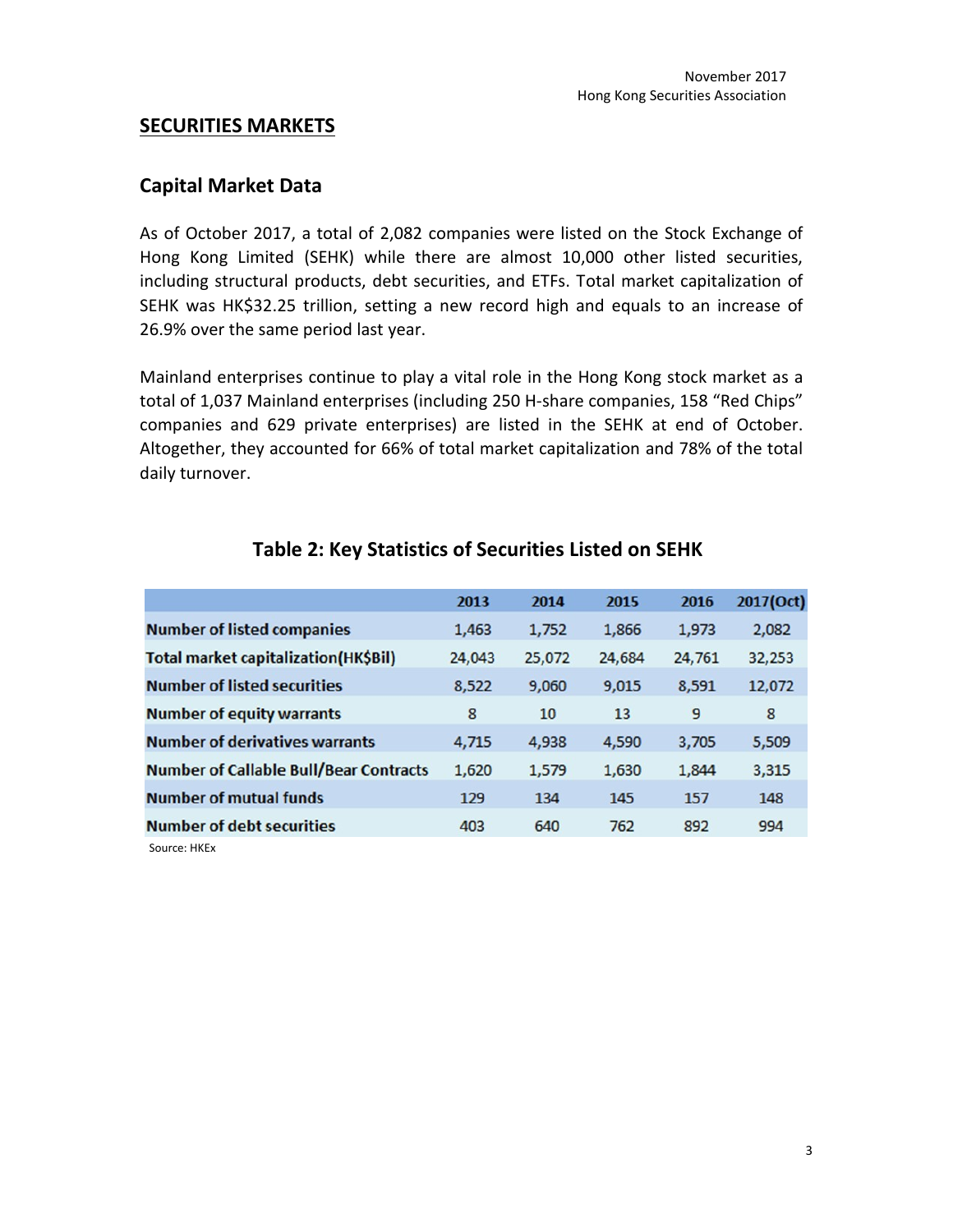

# **Chart 2: Type of Investors (up to 2016)**

Source: HKEx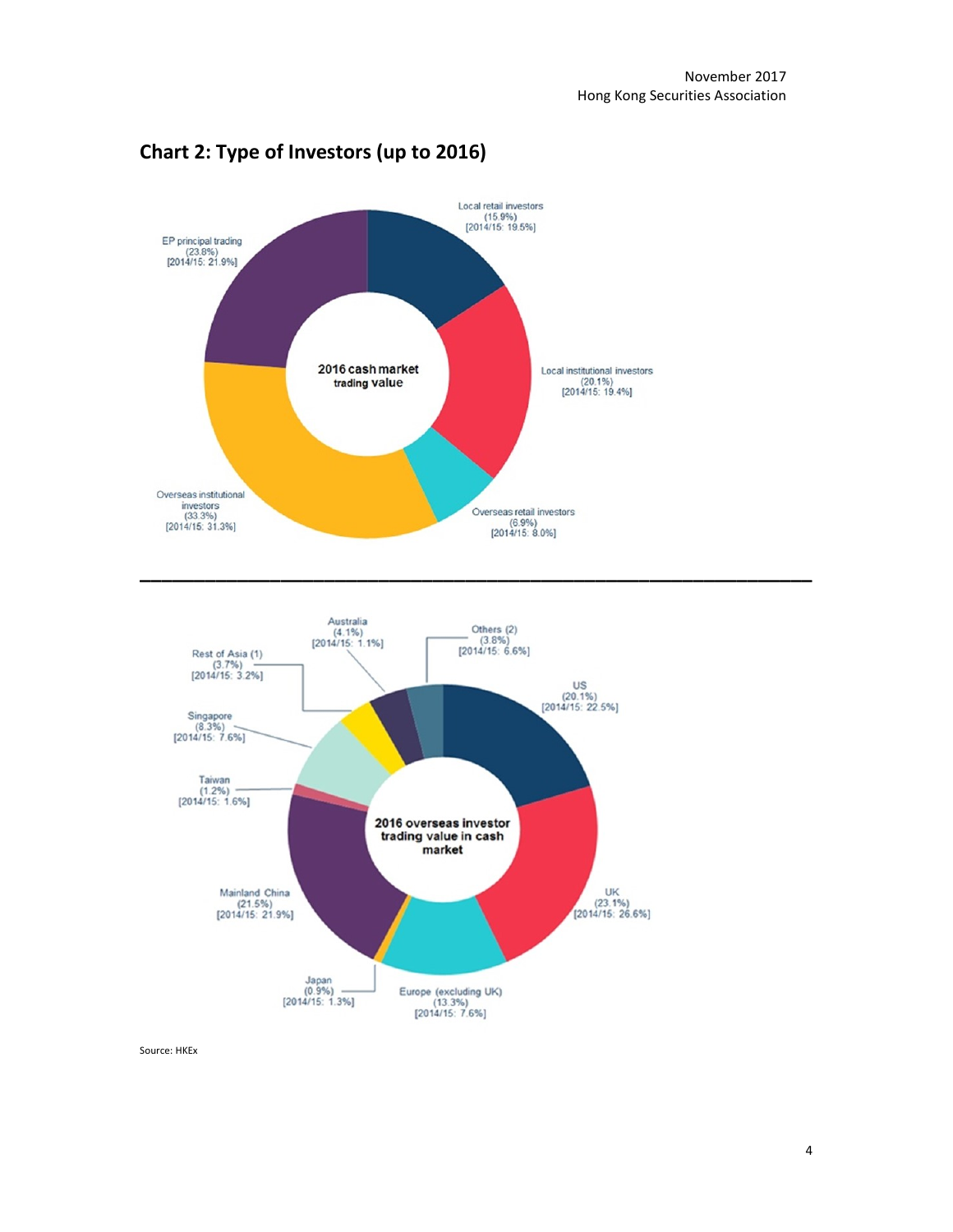#### **Market Performance in 2017**

2017 represents one of the best years for many investors and HK is a front-runner in this global bull-run. The Hang Seng Index (HSI), a key benchmark which consists of 50 largecap stocks and covers more than 50% of the total market capitalization, started at 22,000 points and has been on upward trend for most of the year. In fact, the index has risen for eight months in a row before finally "resting" in September. The bullish sentiment did not stop there and picked up strength soon, pushing the HSI to top the 29,300 level in mid-November, which is a new high after 2007. After all, the index has gained more than 30% so far this year, representing the strongest year since 2009 and outperforms other major indices including the mighty NASDAQ and Dow Jones Industrial Average (DJIA) in the US.



In addition, average daily turnover for the first 10 months reached HK\$83.3 billion, 24.1% higher than the HK\$67.1 billion recorded during the same period in 2016. The market reported an average daily turnover of HK\$98.9 billion in August, the highest trading volume in nearly two years.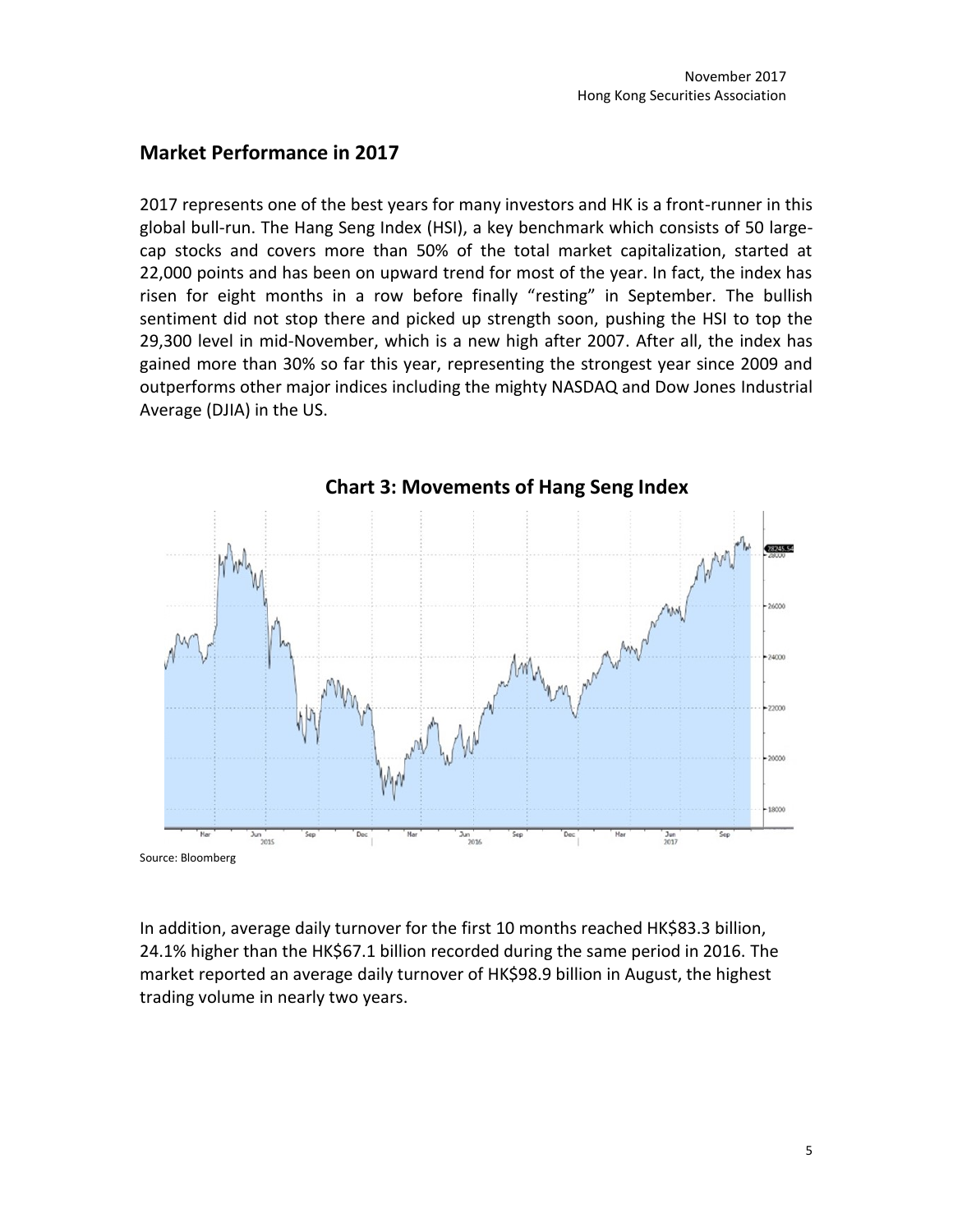

#### **Chart 4: Trading statistics**

Source: HKEx

## **Market Fund Raising**

According to SEHK statistics, there are a total of 131 newly listed companies hit the market during the period of Jan – Oct, compared to 94 counters reported in the same period in 2016. However, total fund raised by Initial Public Offering (IPO) during the first 10 months fell to HK\$89.2 billion, or decreased by 46.7% yoy amidst lack of mega-size transactions. Meanwhile, total equity raised reached HK\$363.6 billion, reflecting a mild decrease of 5.7% yoy.



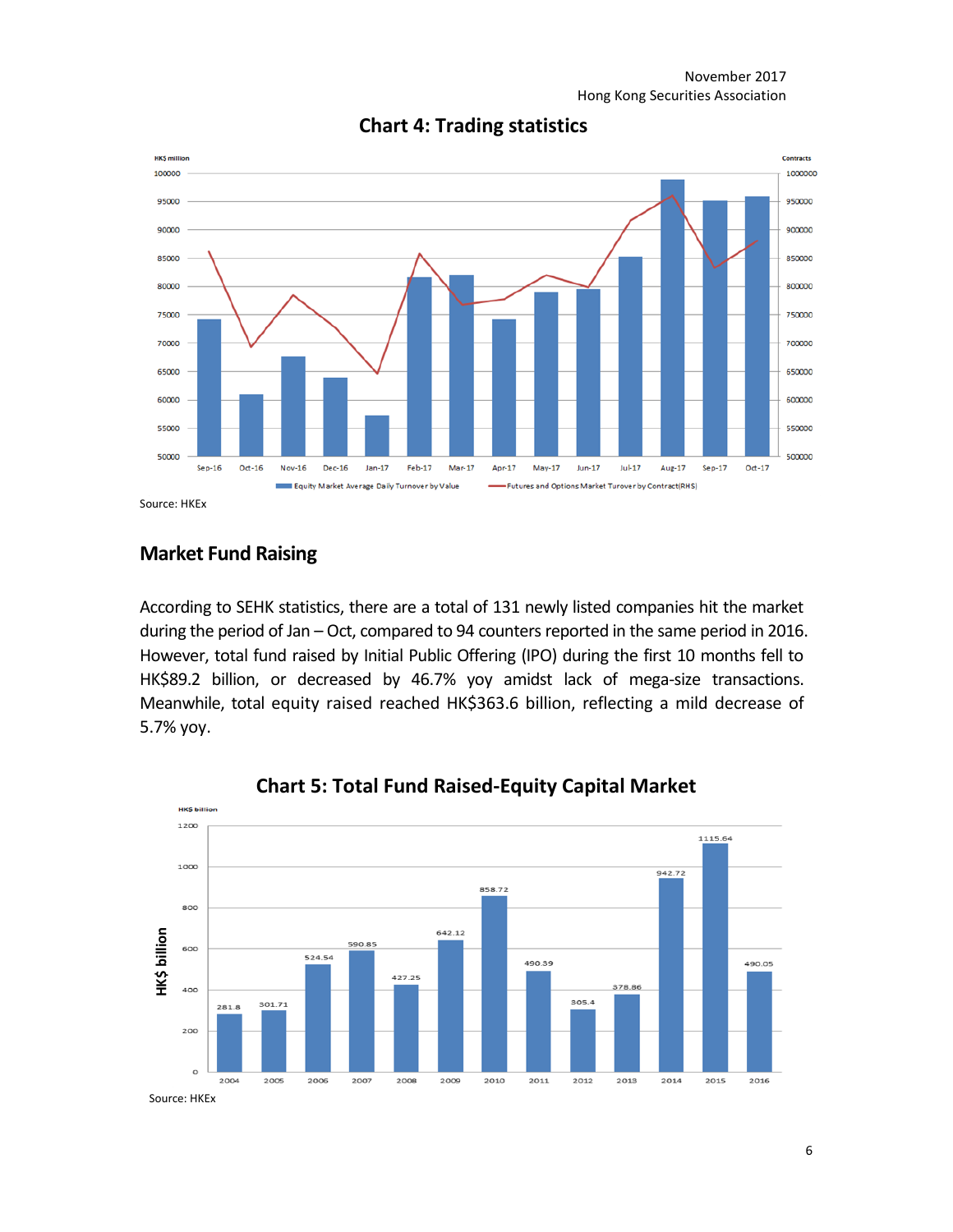Past record shows that fourth quarter usually sees accelerated IPO activities and this year is no exception. A series of newly listed technology or internet related counters stormed the market and made strong debut from late October to mid-November. They were warmly greeted by both institutional and retail investors and many of them saw its share price gained more than 50% in the first trading day.

Huge demand from booming economic development in China has put Hong Kong into a great position in terms of equity fund raising. In fact, the city ranked first in IPO activities worldwide in both 2015 and 2016 and consistently cracked into top five for many years. From that perspective, 2017 may consider a minor disappointment (it ranks fifth at the moment, behind New York, Shanghai, Shenzhen, and London) after suffering doubledigit drop in total fund raised on the back of the smallest average deal size since 2013.



# **Chart 6: Number of IPOs and Fund Raised**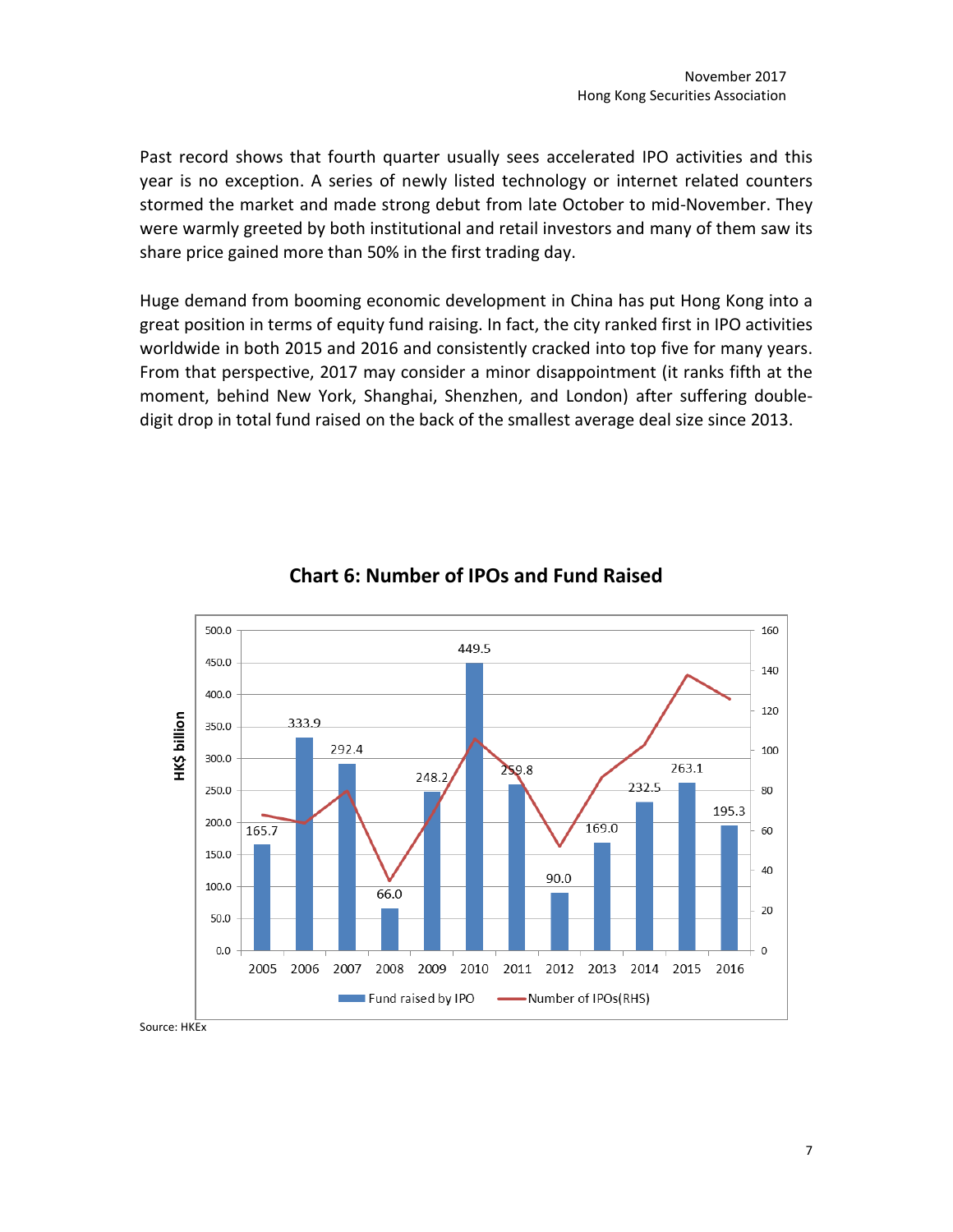

**Chart 7: 2016 Global IPO League Table by Equity Funds Raised**

# **Futures and Options Market**

According to latest statistics, daily turnover for futures in October 2017 recorded 311,379 contracts, up 1.5% month on month. In options, average daily turnover was 569,436 contracts in October, up 8.1% over September. The majority of futures trading were HSII futures while stock options contributed for almost 80% of all options traded at the exchange.

For the first 10 months in 2017, the average daily turnover of all equity index futures actually fell 13.8% yoy while trading volume on stock options surged 36.2% yoy. This is no surprise given the persistent bullish sentiment in the stock market this year.

# **MAJOR MARKET DEVELOPMENTS**

## **Stock Connect**

On November 17, 2014, the long awaited Shanghai-Hong Kong Stock Connect was officially launched. It was a milestone for capital markets in both cities as well as a major breakthrough in the process of internationalization of RMB. Two years later, the Shenzhen-Hong Kong Stock Connect commenced trading.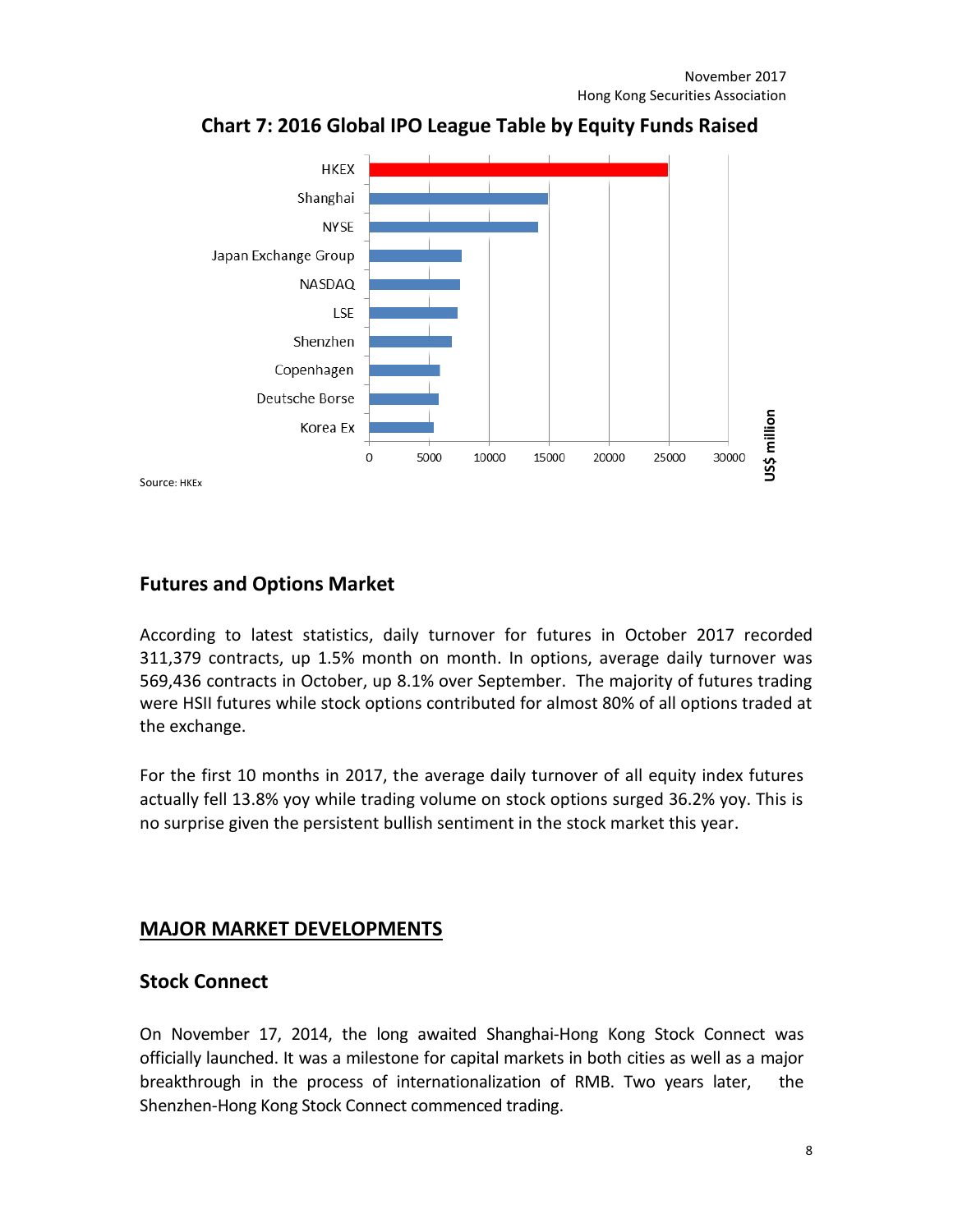Trade volume in both channels has grown steadily since launch as investors become more familiar with the scheme's rules and regulations. In particular, investors from China have increasingly used Stock Connect as a channel for their asset allocation. According to SEHK, accumulated turnover for the Stock Connect schemes (including both Shanghai and Shenzhen) exceeded HK\$3.3 trillion thus far while Hong Kong has attracted more than HK\$630 billion net inflow. In the first 10 months this year, Mainland investors trading through Stock Connect contributed 7.2% of the Hong Kong market's average daily turnover, compared with an average of 4 per cent in 2016 and 2.4 per cent in 2015. These figures clearly show that the development and execution of the above mentioned schemes are highly successful.



## **Chart 8: Monthly Net Fund Inflows for Mainland-HK Stock Connect**

*Source: HKEx,*

## **Bond Connect**

Besides the ongoing Stock Connect, SEHK also launched Bond Connect in early July this year. However, it is designed as north-bound only at the current stage. China is the world's 3rd largest domestic bond market with RMB 72 trillion outstanding as of 3Q2017. 85% of bonds outstanding were issued in the China Interbank Bond Market (CIBM) while only 2% of outstanding bonds are held by foreign investors. Government bonds and policy bank bonds currently account for more than 90 percent of the bonds held by these foreign investors.

The launch of the Bond Connect allows international investors direct access to China's vast onshore bond market. Trading via the Bond Connect is expected to be more active in future, assuming Chinese bonds will be included in major international bond indexes.